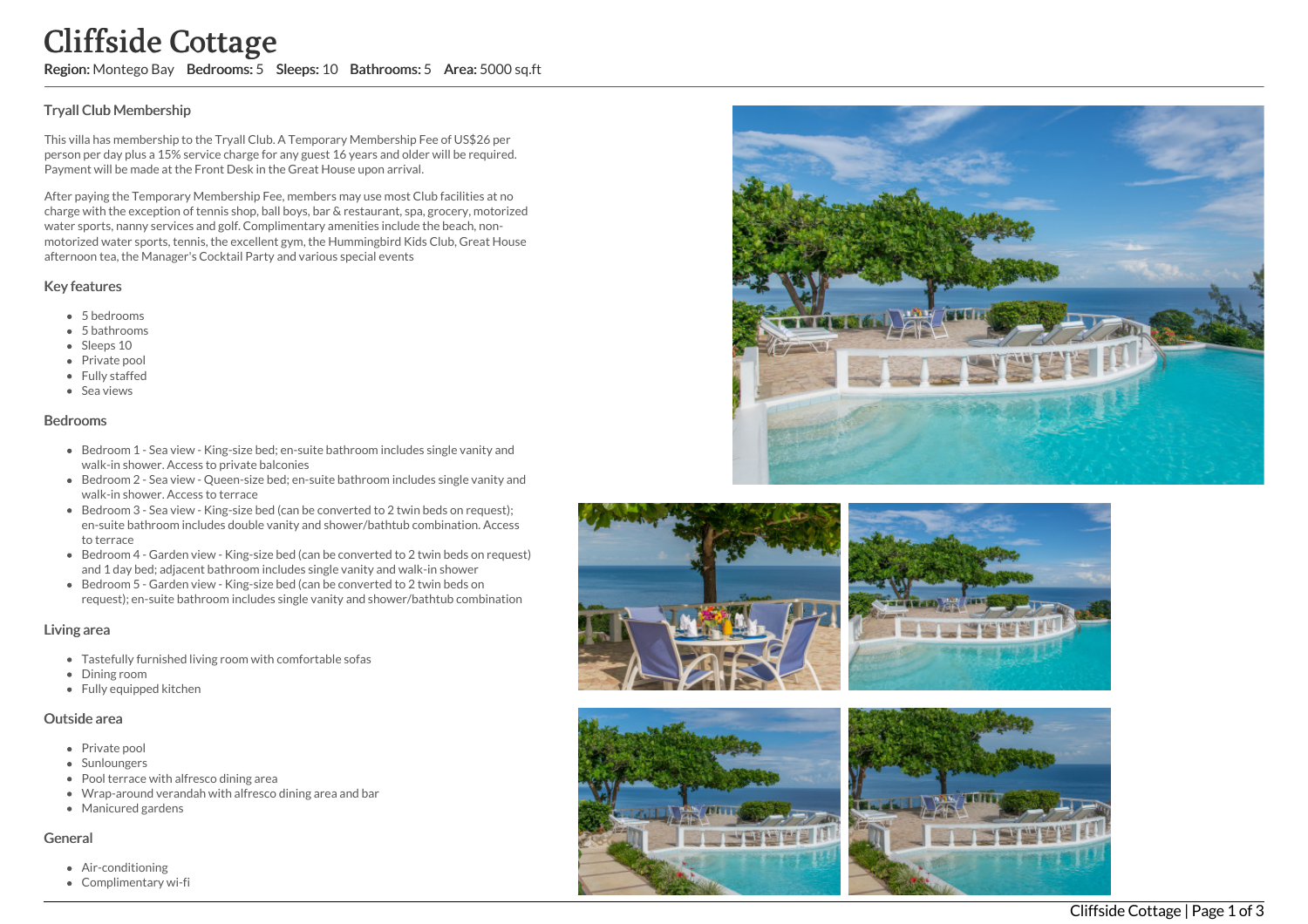- Bedding and towels included
- Safes in all bedrooms
- Private parking
- Available for weddings
- Tryall Club resort membership
- A 50% deposit will be required for bookings over the Thanksgiving, Christmas, and New Year periods

#### Staff\*\*

- Chef
- Butler
- Housekeeper
- Laundress
- Gardener/night watchman

# Resort amenities (Require membership)

- Beach
- Kids club
- Gym
- Tennis court
- Watersports (additional fees may apply)

### Montego Bay

Situated on Jamaica $\tilde{A} \phi \hat{a}$ ,  $-\hat{a}$ ,  $\phi$ s North coast, Montego Bay is the capital of Saint James Parish. Whether it is relaxing on the white sands of the Doctor $A\phi$ a, $\neg$ a, $\phi$ s Cave Beach, or scuba diving in the protected waters of Montego Bay Marine Park, this location offers a huge range of activities to ensure you have the holiday of a lifetime. Known as one of the most beautiful locations in the Caribbean, you will find a plethora of historical architecture, tropical gardens and stunning beaches to explore. The  $\tilde{A} \phi \tilde{a}$ ,  $-\tilde{E} \in H$ ip Strip $\tilde{A} \phi \tilde{a}$ ,  $-\tilde{a}$ ,  $\phi$ , Gloucester Avenue, runs parallel to the ocean and offers a vast selection of restaurants, shops, clubs and bars, all alive with the sound of dancehall and reggae music. For the more adventurous traveller, there is a wide variety of island tours, boat trips, water sports and golf courses across the island, as well as plenty of opportunities to immerse yourself in true Jamaican culture.

\*\*Recommended staff gratuity at the end of your stay is 10% of the villa rental in High Season, 15% in Low Season, divided among your staff members in accordance with the Gratuity Guide you'll find in your Welcome Book at the villa. Plan to pay your grocery and gratuity monies in cash: US dollars or Jamaican dollars.